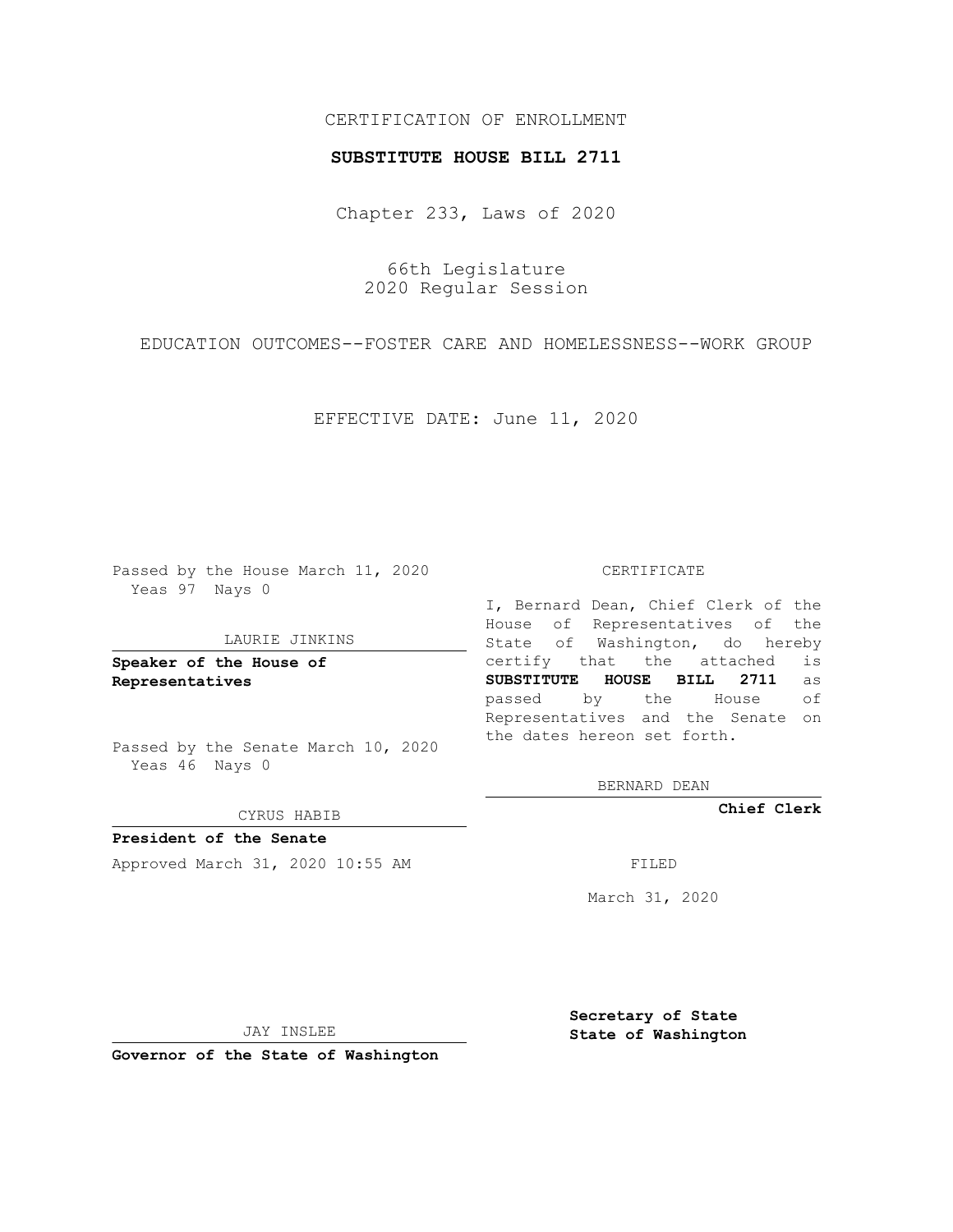### **SUBSTITUTE HOUSE BILL 2711**

AS AMENDED BY THE SENATE

Passed Legislature - 2020 Regular Session

# **State of Washington 66th Legislature 2020 Regular Session**

**By** House Education (originally sponsored by Representatives J. Johnson, Corry, Stonier, Ormsby, Appleton, Caldier, Davis, Leavitt, Lekanoff, Ramel, Senn, Chopp, Goodman, Fey, Pollet, Callan, and Chambers)

READ FIRST TIME 02/07/20.

1 AN ACT Relating to equitable educational outcomes for foster care 2 and homeless children and youth from prekindergarten to postsecondary 3 education; amending RCW 74.13.1051; adding a new section to chapter 4 28A.300 RCW; creating a new section; repealing RCW 28A.300.8001; and 5 providing an expiration date.

6 BE IT ENACTED BY THE LEGISLATURE OF THE STATE OF WASHINGTON:

 NEW SECTION. **Sec. 1.** (1) The legislature finds that students in foster care, experiencing homelessness, or both, have the lowest high school graduation and postsecondary completion outcomes compared to other student populations. The legislature also finds that these students change schools at significantly higher rates than their general student population peers, and that these changes can disrupt academic progress. The legislature further finds that these students 14 have disproportionate suspension and expulsion rates, and require special education services at much higher rates than other students.

 (2) The legislature acknowledges that, as a result, only forty- six percent of Washington students who experienced foster care during high school, and fifty-five percent of students experiencing homelessness, graduated from high school on time in 2018. By comparison, the statewide four-year graduation rate for the class of 2019 was nearly eighty-one percent. Furthermore, students of color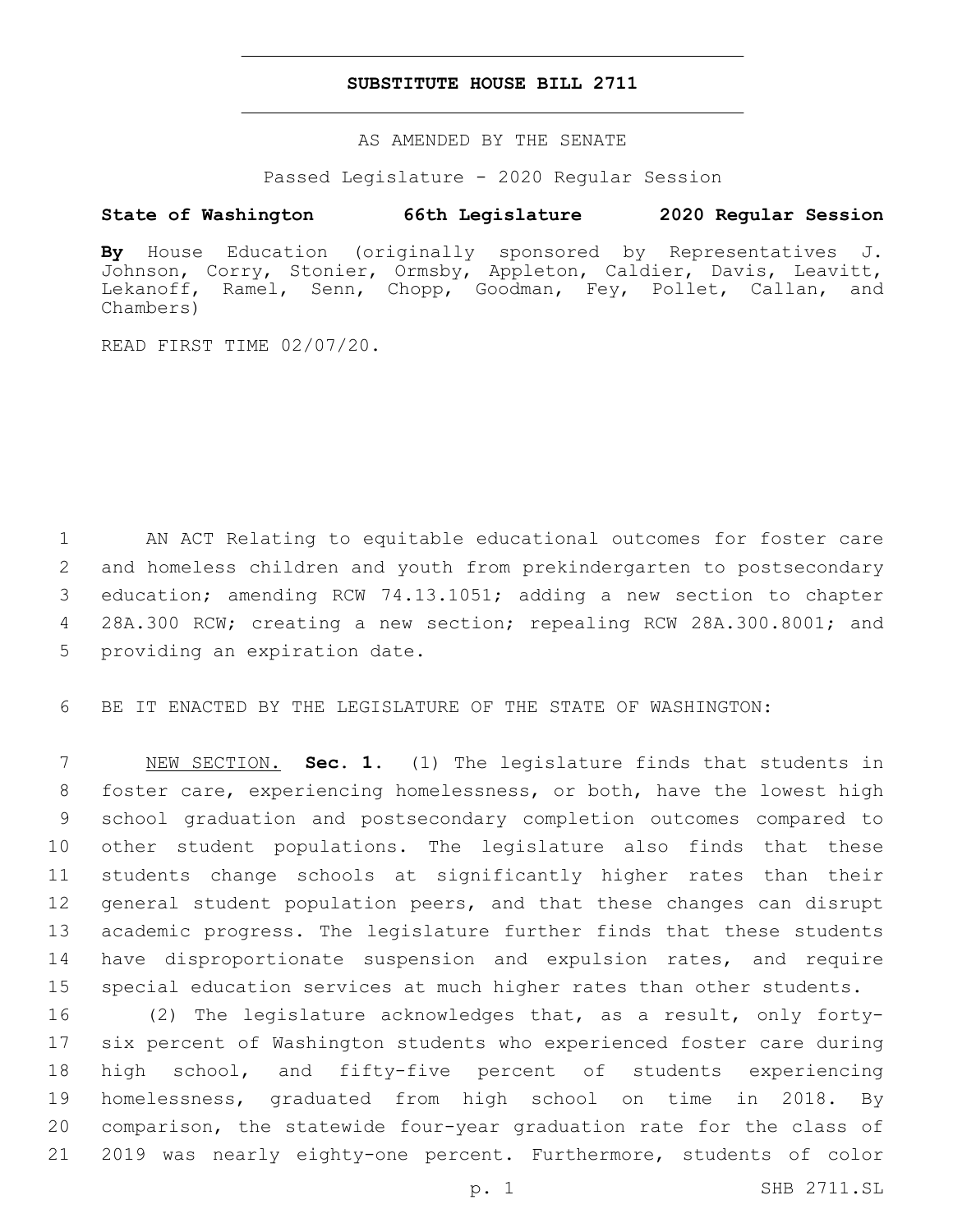are disproportionately represented in the foster care system and in homeless student populations, and their academic outcomes are significantly lower than their white peers. Additionally, students who do not achieve positive education outcomes experience high rates of unemployment, poverty, adult homelessness, and incarceration.

 (3) The legislature, therefore, intends to provide the opportunity for an equitable education for students in foster care, experiencing homelessness, or both. In accomplishing this goal, the legislature intends to achieve parity in education outcomes for these students, both in comparison to their general student population peers and throughout the education continuum of prekindergarten to 12 postsecondary education.

 (4) In 2018 the legislature directed the department of children, youth, and families and other entities in chapter 299, Laws of 2018, to convene a work group focused on students in foster care and students experiencing homelessness. The legislature resolves to continue this work group to improve education outcomes for these 18 students.

 NEW SECTION. **Sec. 2.** A new section is added to chapter 28A.300 20 RCW to read as follows:

 (1) The office of the superintendent of public instruction, in 22 collaboration with the department of children, youth, and families, the office of homeless youth prevention and protection programs of 24 the department of commerce, and the student achievement council, shall convene a work group to address the needs of students in foster care, experiencing homelessness, or both. Nothing in this section prevents the office of the superintendent of public instruction from using an existing work group created under the authority of section 223(1)(bb), chapter 299, Laws of 2018, with modifications to the membership and duties, to meet the requirements of this section. The work group, which shall seek to promote continuity with efforts resulting from section 223(1)(bb), chapter 299, Laws of 2018, must include representatives of nongovernmental agencies and representation from the educational opportunity gap oversight and accountability committee. The work group must also include four legislative members who possess experience in issues of education, the foster care system, and homeless youth, appointed as follows:

 (a) The president of the senate shall appoint one member from 39 each of the two largest caucuses of the senate.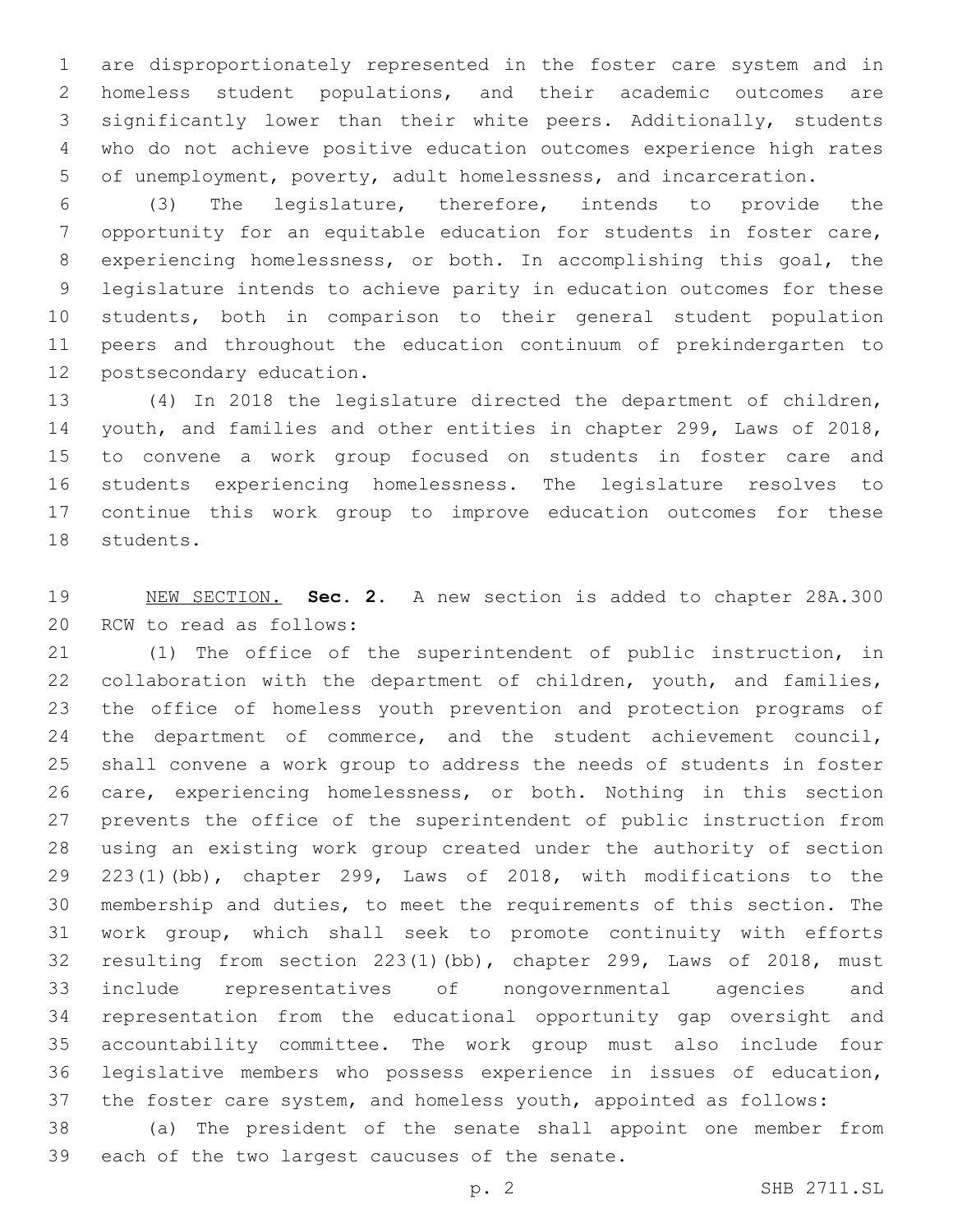(b) The speaker of the house of representatives shall appoint one member from each of the two largest caucuses of the house of 3 representatives.

 (2) The work group shall develop recommendations to promote the following for students who are in foster care, experiencing 6 homelessness, or both:

 (a) The achievement of parity in education outcomes with the 8 general student population; and

 (b) The elimination of racial and ethnic disparities for education outcomes in comparison to the general student population.

 (3) In developing the recommendations required by subsection (2) 12 of this section, the work group shall:

 (a) Review the education outcomes of students in foster care, experiencing homelessness, or both, by examining data, disaggregated 15 by race and ethnicity, on:

 (i) Kindergarten readiness, early grade reading and math, eighth and ninth grade students on track to graduate, high school completion, postsecondary enrollment, and postsecondary completion; 19 and

 (ii) School attendance, school mobility, special education 21 status, and school discipline;

 (b) Evaluate the outcomes, needs, and service array for students in foster care, experiencing homelessness, or both, and the specific 24 needs of students of color and students with special education needs;

 (c) Engage stakeholders, including students in foster care, experiencing homelessness, or both, foster parents and relative caregivers, birth parents, caseworkers, school districts and educators, early learning providers, postsecondary institutions, and federally recognized tribes, to provide input on the development of 30 recommendations; and

 (d)(i) Submit annual reports to the governor, the appropriate committees of the legislature, and the educational opportunity gap oversight and accountability committee by October 31, 2021, 2022, and 34 2023 that identify:

 (A) Progress the state has made toward achieving education parity for students in foster care, experiencing homelessness, or both; and

 (B) Recommendations that can be implemented using existing resources, rules, and regulations, and those that would require policy, administrative, and resource allocation changes prior to implementation.40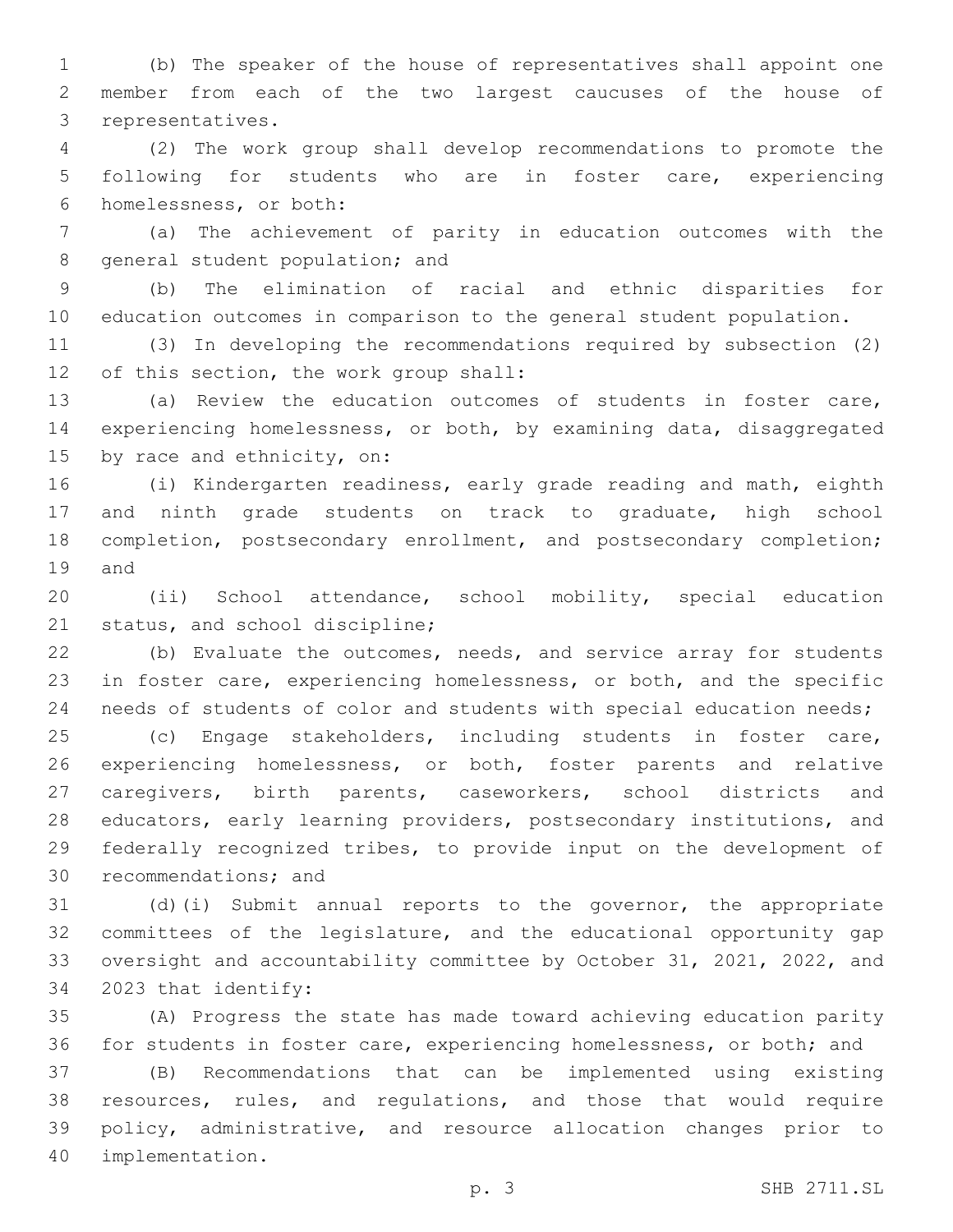(ii) Reports required by (d) of this subsection may include findings and recommendations regarding the feasibility of developing a case study to examine or implement recommendations of the work 4 group.

 (4) The work group, in accordance with RCW 43.01.036, must submit a final report to the governor, the appropriate committees of the legislature, and the educational opportunity gap oversight and accountability committee by July 1, 2024. The final report must include the recommendations required by subsection (2) of this section and may include a plan for achieving the recommendations 11 specified in subsection (2) of this section.

 (5) To assist the work group in the completion of its duties, the 13 following apply:

 (a) The office of the superintendent of public instruction, department of children, youth, and families, the student achievement council, and the office of homeless youth prevention and protection programs of the department of commerce shall provide updated education data and other necessary data to the education data center 19 established under RCW 43.41.400; and

 (b) The education data center shall provide annual reports to the work group regarding education outcomes specified in subsection (3)(a)(i) and (ii) of this section by March 31, 2021, 2022, and 2023. If state funds are not available to produce the reports, the work group may pursue supplemental private funds to fulfill the 25 requirements of this subsection (5)(b).

 (6) Nothing in this section permits disclosure of confidential information protected from disclosure under federal or state law, including but not limited to information protected under chapter 13.50 RCW. Confidential information received by the work group retains its confidentiality and may not be further disseminated 31 except as permitted by federal and state law.

 (7) For the purposes of this section, "students in foster care, experiencing homelessness, or both" includes students who are in foster care or experiencing homelessness, and students who have been 35 homeless or in foster care, or both.

36 (8) This section expires December 31, 2024.

 **Sec. 3.** RCW 74.13.1051 and 2017 3rd sp.s. c 6 s 405 are each 38 amended to read as follows: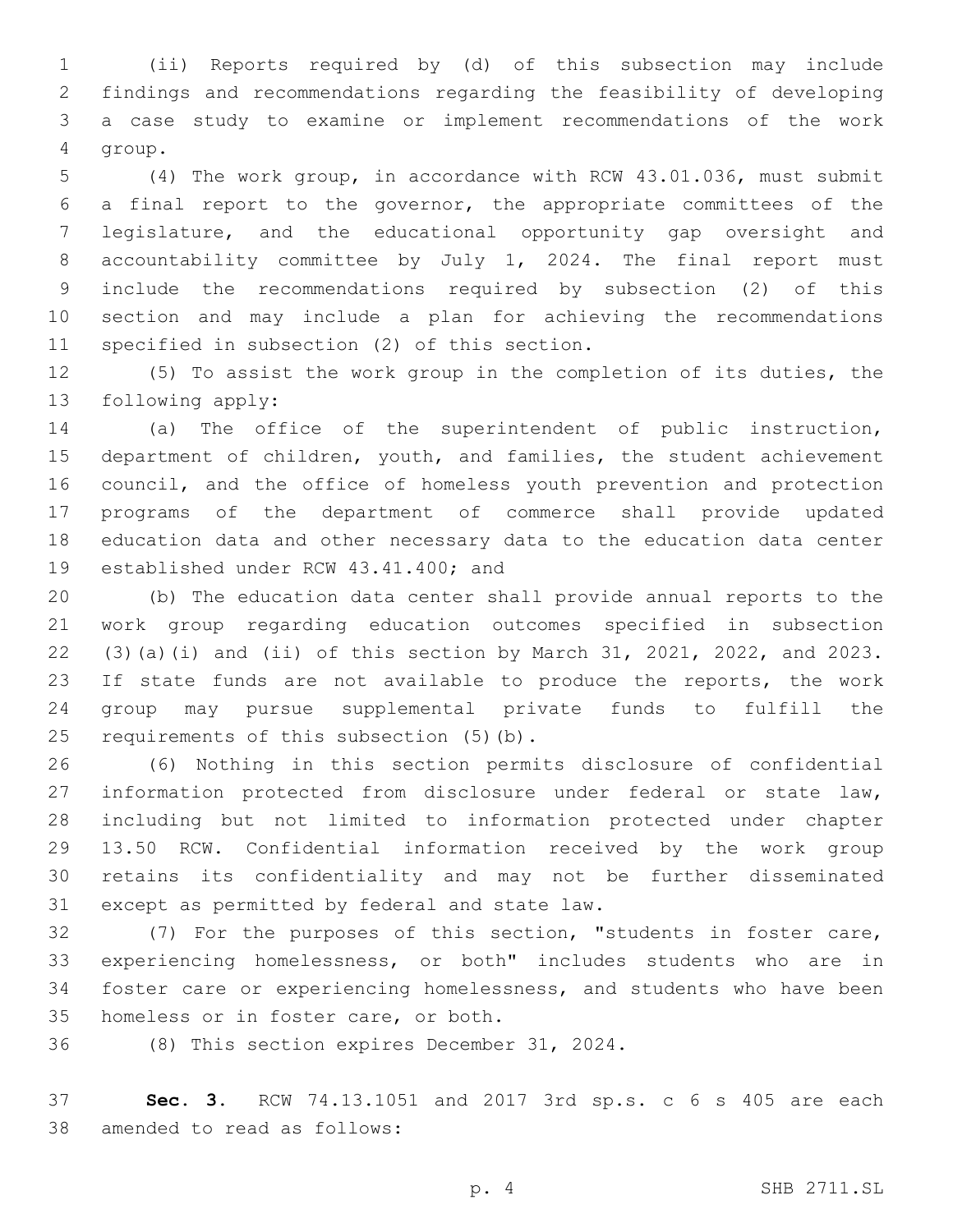(1) In order to proactively support foster youth to complete high school, enroll and complete postsecondary education, and successfully implement their own plans for their futures, the department, the student achievement council, and the office of the superintendent of public instruction shall enter into, or revise existing, memoranda of understanding that:6

 (a) Facilitate student referral, data and information exchange, agency roles and responsibilities, and cooperation and collaboration among state agencies and nongovernmental entities; and

 (b) Effectuate the transfer of responsibilities from the department to the office of the superintendent of public instruction with respect to the programs in RCW 28A.300.592, and from the department to the student achievement council with respect to the program in RCW 28B.77.250 in a smooth, expedient, and coordinated 15 fashion.

 (2) The student achievement council and the office of the superintendent of public instruction shall establish a set of indicators relating to the outcomes provided in RCW 28A.300.590 and 28A.300.592 to provide consistent services for youth, facilitate transitions among contractors, and support outcome-driven contracts. The student achievement council and the superintendent of public instruction shall collaborate with nongovernmental contractors and the department to develop a list of the most critical indicators, establishing a common set of indicators to be used in the outcome-25 driven contracts in RCW 28A.300.590 and 28A.300.592. ((A list of these indicators must be included in the report provided in 27 subsection (3) of this section.

28 (3) By November 1, 2017, and biannually thereafter, the 29 department, the student achievement council, and the office of the superintendent of public instruction, in consultation with the nongovernmental entities engaged in public-private partnerships shall submit a joint report to the governor and the appropriate education and human services committees of the legislature regarding each of these programs, individually, as well as the collective progress the state has made toward the following goals:

 (a) To make Washington number one in the nation for foster care 37 graduation rates;

 (b) To make Washington number one in the nation for foster care 39 enrollment in postsecondary education; and

p. 5 SHB 2711.SL